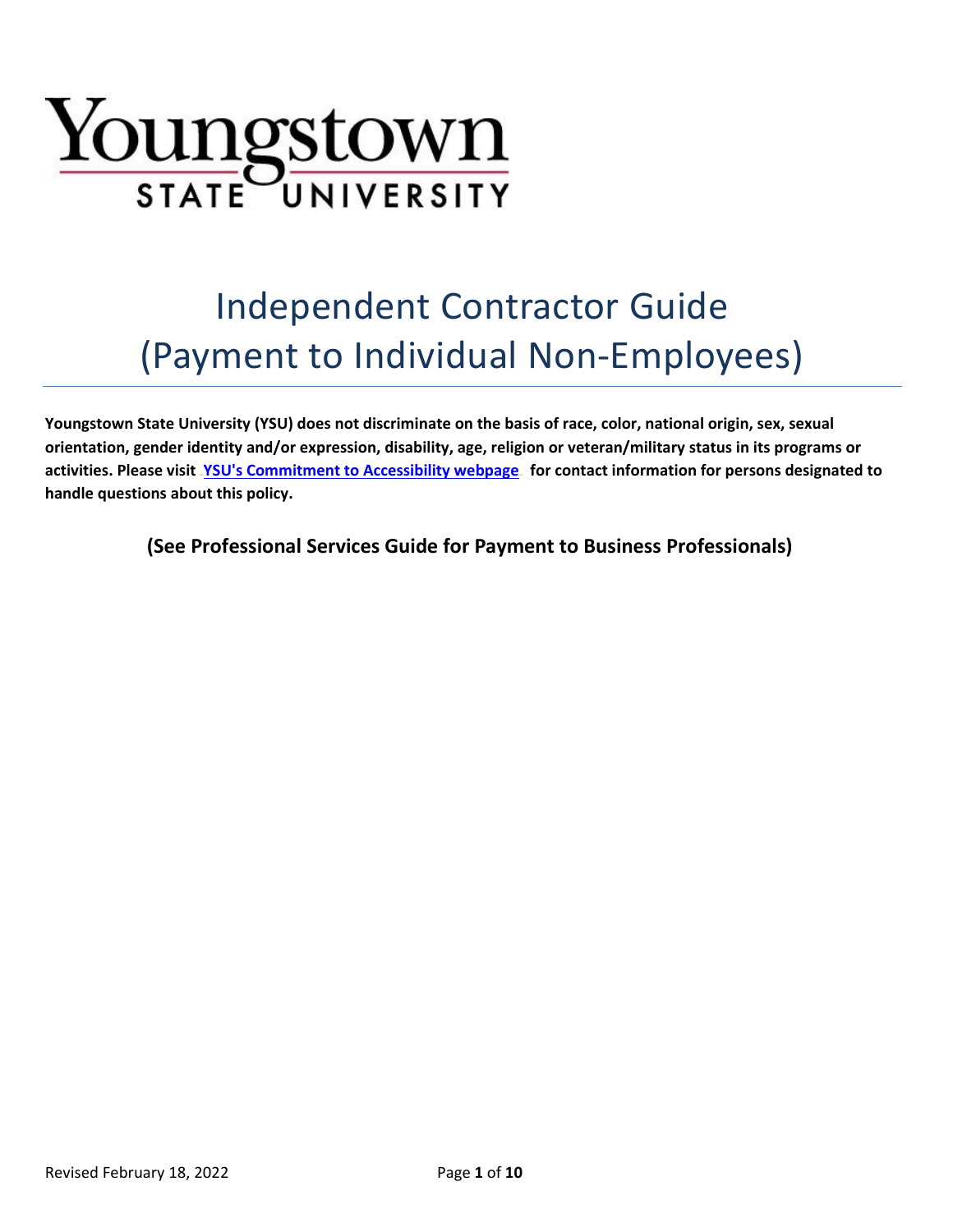| Section A: One-time payment to an individual manufacture manufacture manufacture and 5 |
|----------------------------------------------------------------------------------------|
|                                                                                        |
|                                                                                        |
|                                                                                        |
|                                                                                        |
|                                                                                        |
|                                                                                        |
|                                                                                        |
|                                                                                        |
|                                                                                        |
|                                                                                        |
|                                                                                        |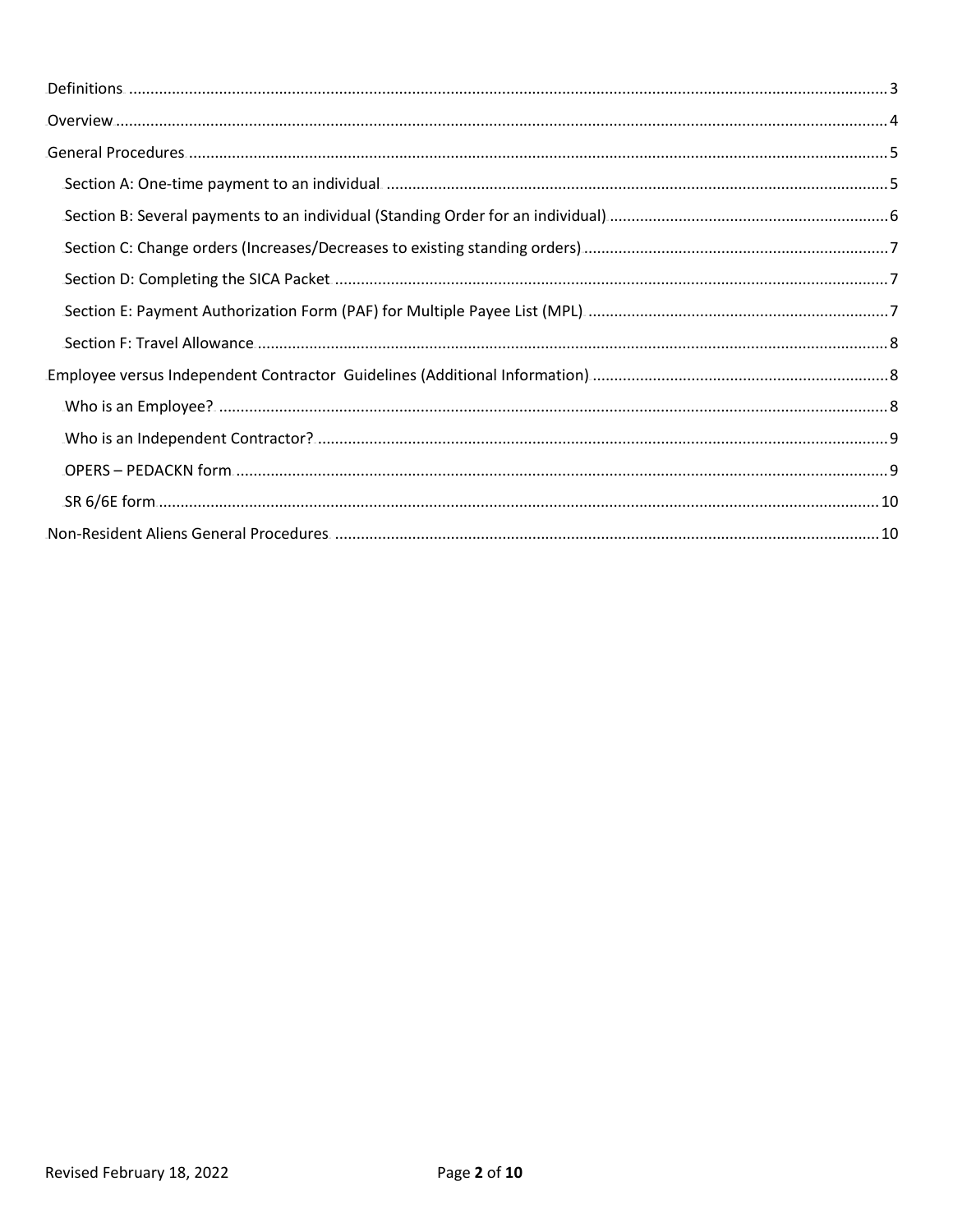### <span id="page-2-0"></span>**Definitions**

**eCUBE** – Electronic Procurement system

**Employee** – A current employee or an individual whose services are controlled mainly by the University

**IRS Checklist** – Checklist used by Human Resources to determine if an employee or Independent Contractor relationship exists

**Independent Contractor** – An individual performing services for the University who can exercise independent control apart from the University, including:

- Speakers
- Performers
- Officials
- Travel (for non-employees)
- Writers
- Contractors

**Invoice** – Document utilized by Accounts Payable to pay the Independent Contractor

- Single Payment System Generated
- Standing Order Supplied by Independent Contractor

**MPL** – Multiple Payee List

**Non-Resident Alien** –Any person who is considered neither a United States citizen nor a United States resident alien

**OPERS** – Ohio Public Employee Retirement System

**Other Ohio retirement systems** – STRS, SERS, OP&F, HPRS, CRS

**PEDACKN** – OPERS Independent Contractor/Worker Acknowledgement form

**SICA** – Standard Independent Contractor Agreement

**SR-6/6E** – OPERS notice of re-remployment or contract services of an OPERS or other system benefit recipient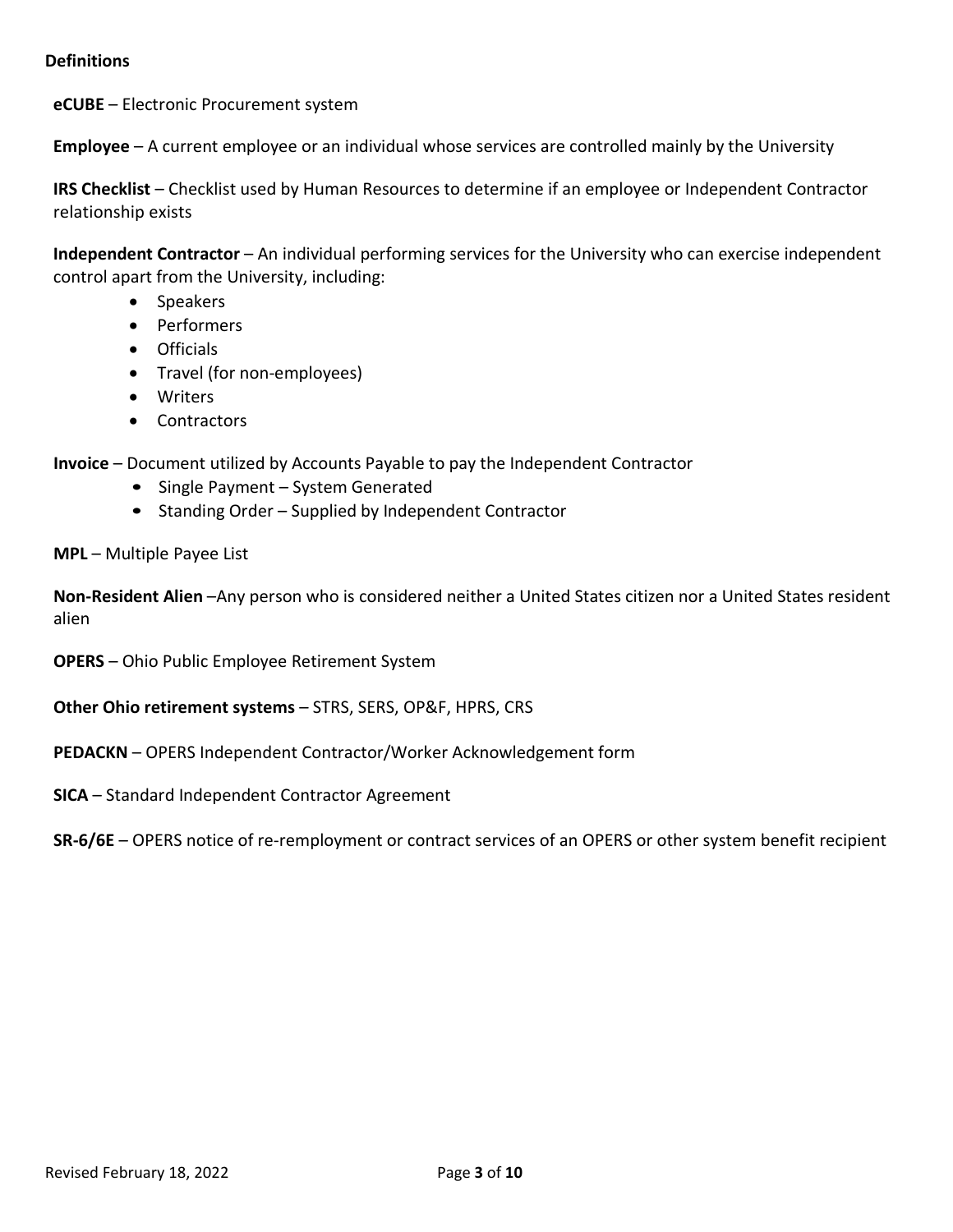## <span id="page-3-0"></span>**Overview**

Only authorized individuals are permitted to enter into an agreement on behalf of the University for payment of services and travel to non-employees. Before you enter into an agreement, it is up to the Financial Manager to make sure that the funds are available for payment and to complete the documentation for Human Resources to determine if the person should be paid as an employee or an independent contractor.

Oral agreements are not permitted by state law. You may discuss the terms with a contractor, but only a written, completed, and signed Agreement is binding and can form the basis for payment.

The requisition with all required documentation attached must be submitted at least two weeks before the event is to take place to reasonably guarantee that payment can be made when requested. The paperwork must be completed and approved through all channels prior to commencement of any services. The Independent Contractor will receive payment within 30 days of the completion of services provided all paperwork is submitted timely.

Any form that contains a social security number must be **securely** stored or destroyed after the electronic version is created.

**Delays will result if the proper signatures are not obtained on the required documentation or information is incomplete. You will be contacted if any concerns arise throughout the approval process.**

The required signature on the Standard Independent Contractor Agreement (SICA) to pay an individual for services is:

| <b>Dollar Threshold</b> | <b>Signature Approval Required</b>                   |
|-------------------------|------------------------------------------------------|
| Up to \$1,500           | Associate Dean, Department Chair, or Director        |
| \$1,500 to \$9,999      | Dean, Associate Provost, or Associate Vice President |
| \$10,000 to \$14,999    | Division/Area Officer                                |
| \$15,000 or more        | Vice President for Finance & Business Operations     |

**Independent Contractors are generally charged to account code 701805 – fees and services.**

**If you have questions regarding non-resident alien contractors please contact Mike Hackstedde as special**  rules may apply. Mike can be reached via phone at x1732 or email **[mehackstedde@ysu.edu](mailto:mehackstedde@ysu.edu).** 

**Paper flow, approvals, and payment status will be viewable in eCUBE.**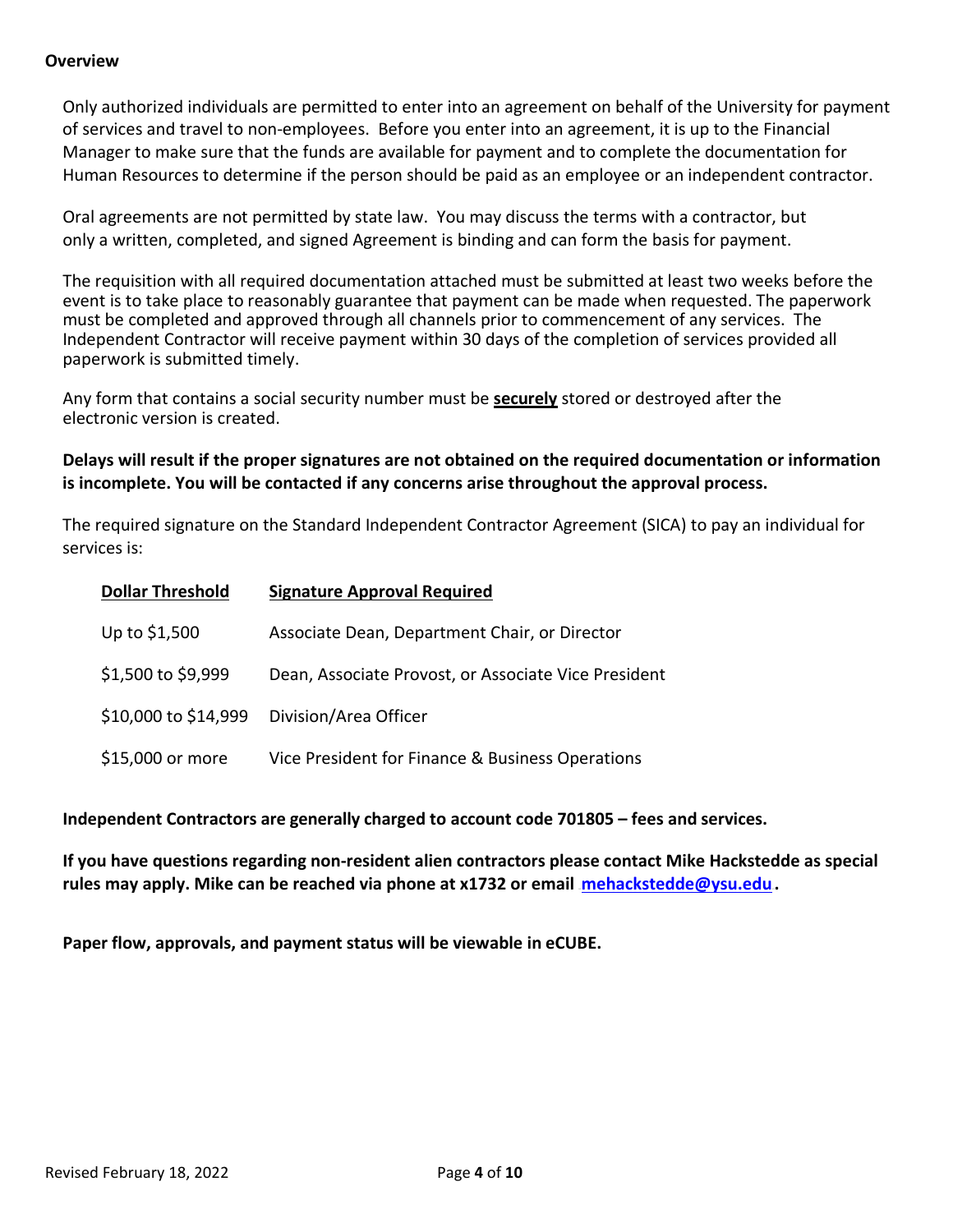## <span id="page-4-0"></span>**General Procedures**

## <span id="page-4-1"></span>**Section A: One-time payment to an individual**

- 1. The department and Independent Contractor will need to complete the following forms:
	- a. SICA Packet (Must be signed according to authorization levels noted in the Overview) (It is the responsibility of the department to ensure the contractor has a complete, signed copy of the agreement).
	- b. OPERS Independent Contractor Acknowledgement PEDACKN (Signed by Independent Contractor).
	- c. SR-6/6E if the contractor is an Ohio retirement system benefit recipient.
- 2. The department will logon to eCUBE and click on the "Independent Contractor one-time payment" form.
	- a. If the vendor is not set-up in eCUBE, the new vendor information form located on the Procurement Services website at [Procurement Forms under New Vendor Information](https://cms.ysu.edu/administrative-offices/procurement-services/procurement-forms), need to be completed and uploaded by the vendor to the secure site at  $\frac{1}{1}$ <https://ysd.ysu.edu/newvendor>. You will be notified once the vendor is available for you to proceed with your requisition.
	- b. The check will be mailed to the Independent Contractor's address on record (make sure this is correct when you enter the requisition). If the correct address does not appear, follow the instructions on the [New Vendor Information webpage](https://cms.ysu.edu/administrative-offices/procurement-services/new-vendor-information) to request an update.
	- c. Enter the total dollar amount for services and travel. See below for more information on travel: Section F.
	- d. If the person is a non-US Citizen, then their country name must be completed in the Country box.
	- e. It is imperative that the question "Is the Independent Contractor an Ohio retirement system benefit recipient?" be answered correctly.
	- f. If a retiree of YSU is paid as an Independent Contractor **then that person will lose their retirement for the month that they performed work for the University**. If this box is checked properly then Human Resources can follow up with the department and suggest alternative methods for payment.
	- g. Attach a copy of the SICA Packet, the OPERS PEDACKN form, and the SR-6/6E if applicable.
	- h. Add and Go to Cart and process as any other requisition.
	- i. See the [eCUBE Quick Reference Guide](https://cms.ysu.edu/administrative-offices/procurement-services/ecube) for further information.
- 3. Once the Independent Contractor form is submitted in eCUBE, it will typically electronically route through the following approvals:
	- a. Financial Manager
	- b. Human Resources
	- c. Controller's Office for Grants or non-US Citizen
- 4. Once approved, a purchase order will be created and funds will be encumbered in the Banner budget.
- 5. An invoice will automatically generate and will return to the Financial Manager's invoice approval queue.
- 6. AFTER THE EVENT, the financial manager approves the invoice unless changes are required see #7
- 7. If the amount to be paid to the Independent Contractor will be different than the amount on the invoice, the Financial Manager will need to detail the change and amount in the comment section on the invoice. This message will be reviewed by Accounts Payable and the amount will be adjusted.
- 8. After Accounts Payable final review of the invoice, a check will be sent to the Independent Contractor within 30 days after the event.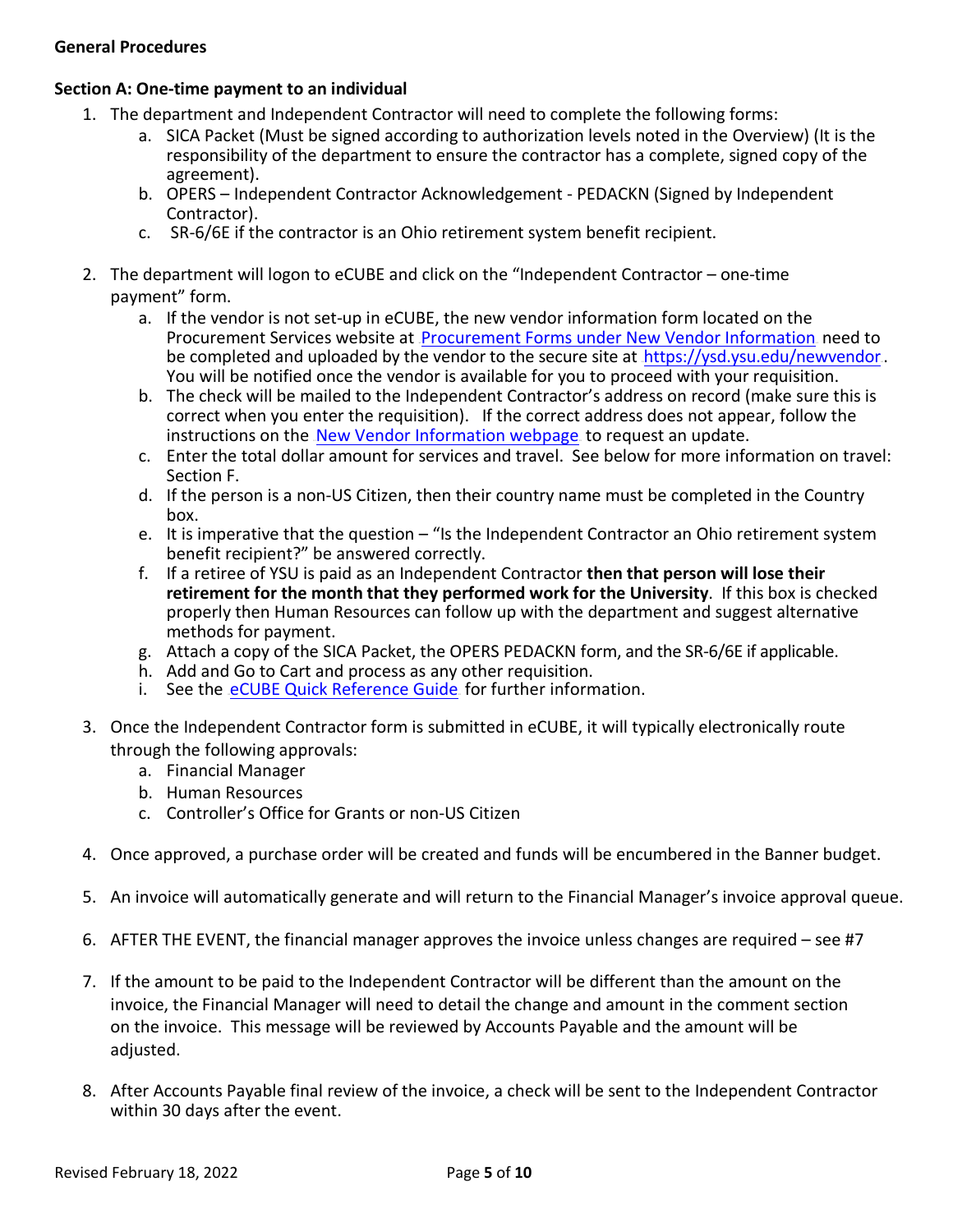# <span id="page-5-0"></span>**Section B: Several payments to an individual (Standing Order for an individual)**

- 1. The department and Independent Contractor will need to complete the following forms:
	- a. SICA Packet (Must be signed according to authorization levels noted in the Overview) (It is the responsibility of the department to ensure the contractor has a complete, signed copy of the agreement).
	- b. OPERS Independent Contractor Acknowledgement PEDACKN (Signed by Independent Contractor).
	- c. SR-6/6E if the contractor is an Ohio retirement system benefit recipient.
- 2. The department will logon to eCUBE and click on the "Standing Order for Independent Contractors" form. If there are going to be multiple payments made to the Independent Contractor, you must choose this form. If you chose the Independent Contract Agreement – one-time payment form, then onepayment will be paid and the order will automatically close.
	- a. If the vendor is not set-up in eCUBE, the new vendor information form located on the Procurement Services website at [Procurement Forms under New Vendor Information](https://cms.ysu.edu/administrative-offices/procurement-services/procurement-forms), need to be completed and uploaded by the vendor to the secure site at  $\frac{1}{1}$ <https://ysd.ysu.edu/newvendor>. You will be notified once the vendor is available for you to proceed with your requisition.
	- b. The check will be mailed to the Independent Contractor's address on record (make sure this is correct when you enter the requisition). If the correct address does not appear, follow the instructions on the [New Vendor Information webpage](https://cms.ysu.edu/administrative-offices/procurement-services/new-vendor-information) to request an update.
	- c. Enter the required information.
	- d. Enter the total dollar amount for the standing order.
	- e. If the person is a non-US Citizen, then their country name must be completed in the Country box.
	- f. It is imperative that the question "Is the Independent Contractor an Ohio retirement system benefit recipient?" be answered correctly.
	- g. If a retiree of YSU is paid as an Independent Contractor **then that person will lose their retirement for the month that they performed work for the University**. If this box is checked properly then Human Resources can follow up with the department and suggest alternative methods for payment.
	- h. Attach a copy of the SICA Packet the OPERS PEDACKN form, and the SR-6/6E if applicable.
	- i. Add and Go to Cart and process as any other requisition.
	- j. See the eCUBE [Quick Reference Guide](https://cms.ysu.edu/administrative-offices/procurement-services/ecube) for further information.
- 3. Once the Standing Order Independent Contractor form is submitted in eCUBE, it will typically electronically route through the following approvals:
	- a. Financial Manager
	- b. Human Resources
	- c. Procurement
	- d. Controller's Office for Grants or non-US Citizen Services
- 4. Once approved, a standing order will be created and the funds will be encumbered in the Banner budget.
- 5. Accounts Payable must receive an invoice for each payment request against the Standing Order throughout the time period. The invoice must include the Standing Order number.
- 6. Each invoice will route to the Financial Manager for approval in eCUBE. The vendor's invoice will be attached in eCUBE. The financial manager should click on the attachment to open the invoice and review prior to approval.
- 7. After Financial Manager approval of the invoice, a check will be sent to the Independent Contractor within 30 days after the event.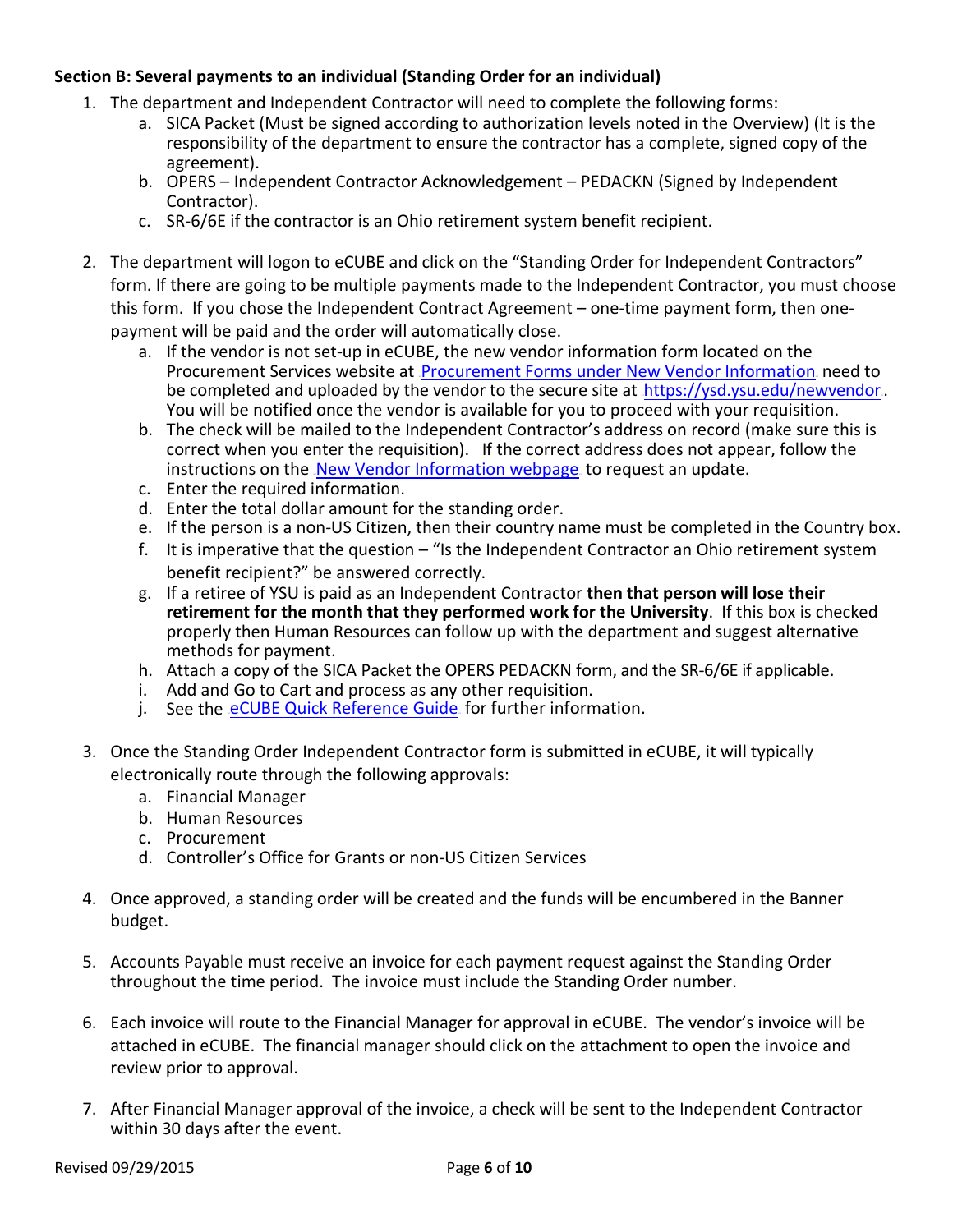## <span id="page-6-0"></span>**Section C: Change orders (Increases/Decreases to existing standing orders)**

- 1. Change orders can be requested by the completion of the Change Order Request form in eCUBE.
	- a. Logon on to eCUBE and click on the Change Order Request form.
	- b. Enter all information.
	- c. In the details of change box include the new total of the standing order after the changes are made.
	- d. Add and go to cart.
	- e. Process the same as other requisitions. The requisition must have an account and commodity code even though no change is being generated.
	- f. This notification form then routes to a Purchasing Coordinator who will make the change in eCUBE and in Banner.
	- g. The requestor will be notified via eCUBE comments once the change has been made.
- 2. If an order is being increased, the department must complete a new SICA Packet and attach it to the Change Request form as an internal attachment. The amended agreement (taken as a whole with the original agreement) must follow the SICA authorization levels above.
- 3. The requestor does not have to complete another IRS Checklist or OPERS PEDACKN form for change orders to existing contractors unless the dates of service have changed but must attach originals to the Change Request form.

# <span id="page-6-1"></span>**Section D: Completing the SICA Packet**

- 1. Check the single or multiple payments box on the SICA at the top of the form.
- 2. Enter the name of the contractor and address.
- 3. Enter the description of services.
- 4. Enter the date(s) of service(s).
- 5. Enter the cost for services including the entire agreement amount.
- 6. Date the agreement.
- 7. Have the contractor sign the agreement first and then send to the University representative for signature.
- 8. Contractor must answer the question Are you an Ohio retirement system benefit recipient.
- 9. Complete the IRS Checklist.

## <span id="page-6-2"></span>**Section E: Payment Authorization Form (PAF) for Multiple Payee List (MPL)**

# **(Can charge only one FOAP). These will still be processed by paper documents.**

- 1. Complete Single IRS Checklist.
- 2. Complete OPERS PEDACKN form for each individual.
- 3. Complete SR-6/6E for any applicable individuals.
- 4. Complete the PAF for MPL.
- 5. The list must be alphabetized by the last name of the payees.
- 6. If you know the Banner 'Y' number of the payee, enter it in the 'Banner #' column. If not, you must enter the Social security number in the appropriate column.
- 7. Agreement forms must be kept in the department and available upon request.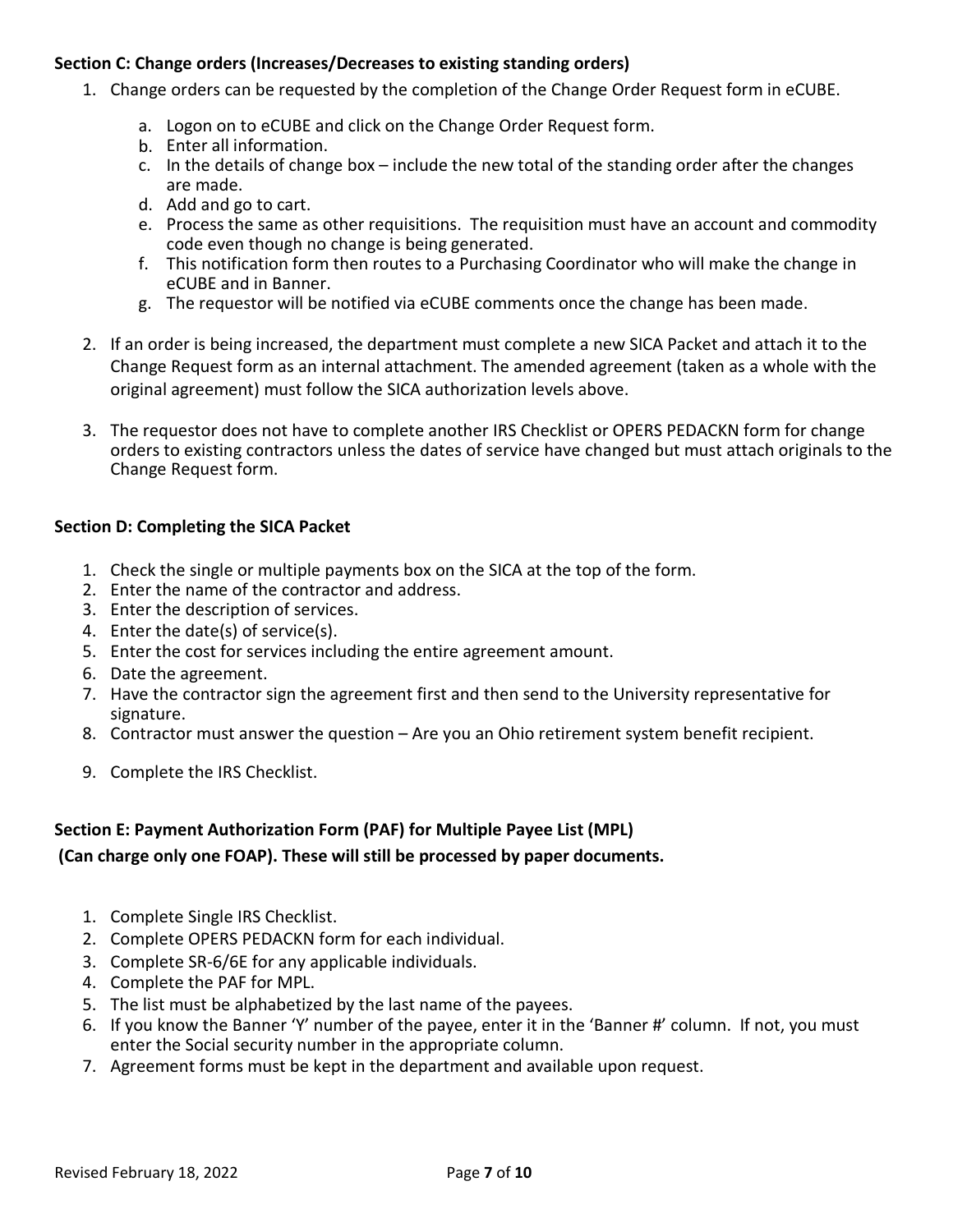## <span id="page-7-0"></span>**Section F: Travel Allowance**

- 1. If a travel allowance is included in the agreement, the amount should be included in the total to be paid.
- 2. If it is for travel only, enter "Payment for travel expenses only" in the description box on the eCUBE form. No OPERS PEDACKN form or SR-6/6E (if applicable) is required.
- 3. It is the responsibility of the Independent Contractor to keep receipts for tax preparation.
- 4. The amount of the 1099 issued by YSU will equal the amount paid for services and travel.
- 5. Should the estimated amount of travel allowance need adjusted before final payment, it is the responsibility of the financial manager to add a comment when they approve the invoice for payment so it can be adjusted.
- 6. Prepayment of flight is generally unallowable.
- 7. Payment of lodging is generally unallowable.
- 8. An approved exception from the Vice President of Finance & Business Operations must be obtained prior to booking any flight or hotel reservations for an Independent Contractor.

## <span id="page-7-1"></span>**Employee versus Independent Contractor Guidelines (Additional Information)**

Current YSU employees as defined in Policy 7023.01 – Supplementary Pay - cannot be paid as Independent Contractors and must be paid through Payroll. The supplementary pay form can be found on the Human Resources website for non- grant funds or Office of Grants & Sponsored Programs website for grant funds.

The financial manager should complete the IRS Checklist and submit it with all of the required paperwork. If it is not completed, signed, and dated, it will be returned to your office and may delay payment. Please be aware that our internal or external auditors may request to view the Checklist.

Before you can know how to treat payments that you make to individuals for services, you must first know the business relationship that exists between you and the person performing the service(s). The person performing the service(s) may be either an employee or an independent contractor. These guidelines (adapted from [IRS Publication 15-A, Employer's Supplemental](http://www.irs.gov/pub/irs-pdf/p15a.pdf) Tax Guide - explain these two categories and focus on the differences between an independent contractor and an employee. See the guide if you have any questions.

## <span id="page-7-2"></span>**Who is an Employee?**

Anyone who performs services for you is your employee *if you can control what will be done and how it will be done*. This is so even when you give the employee freedom of action. What matters is that you have the right to control the details of how the services are performed.

If you have an employer-employee relationship, it makes no difference how it is labeled. The substance of the relationship, not the label, governs the worker's status. Nor does it matter whether the individual is employed full time or part time.

To determine whether an individual is an employee or independent contractor, the relationship of the worker and the University must be examined. All evidence of control and independence must be considered. In an employee-independent contractor determination, all information that provides evidence of the degree of control and degree of independence must be considered.

Facts that provide evidence of the degree of control and independence fall into three categories: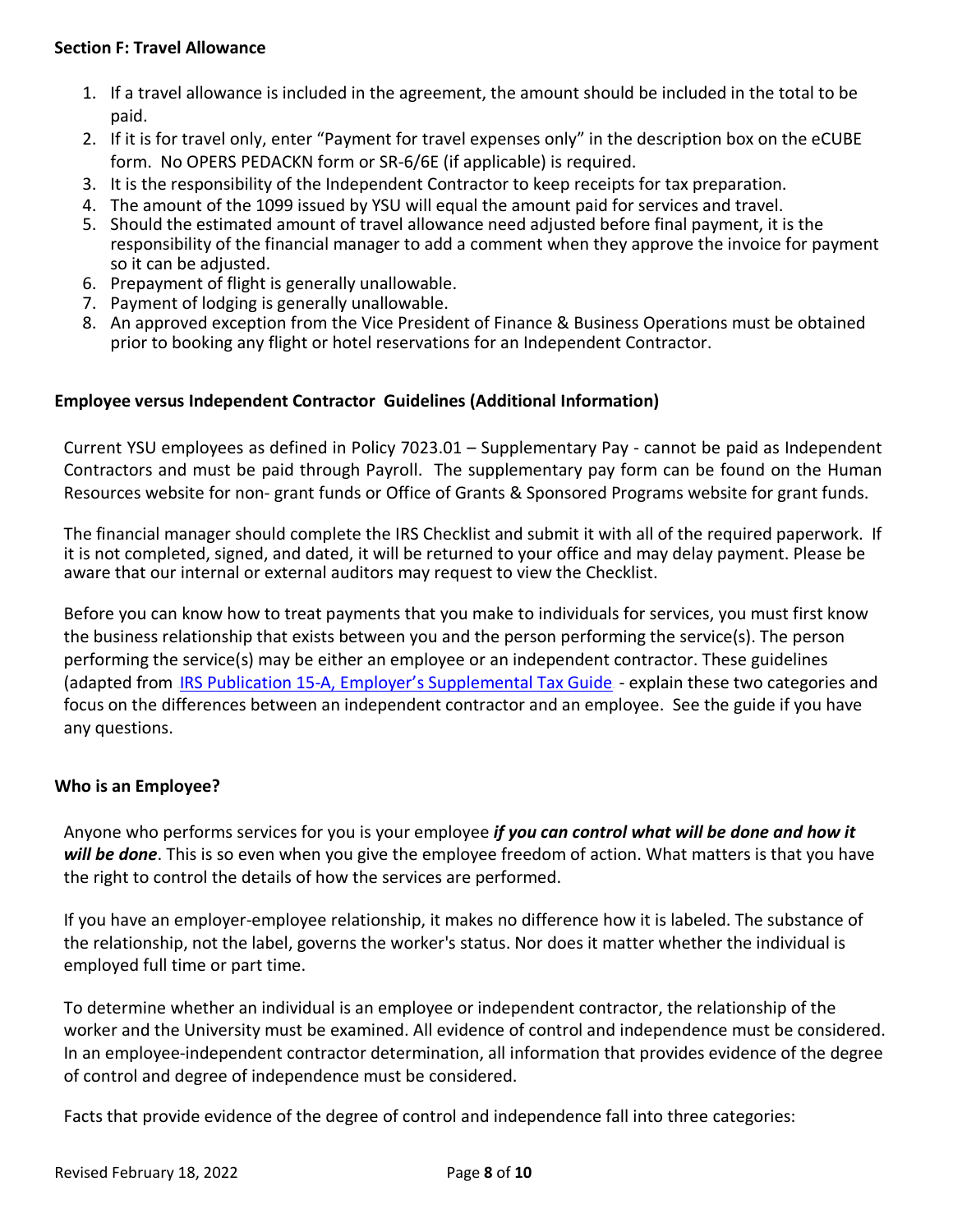behavioral control, financial control, and the type of relationship of the parties.

# <span id="page-8-0"></span>**Who is an Independent Contractor?**

People who operate an independent trade, business, or profession, in which they offer their services to the public, are not paid employees of the University. However, whether such people are employees or independent contractors depends on the facts in each case. The general rule is that an individual is an independent contractor if the department for whom the services are performed *has the right to control or direct only the result of the work* and *not the means and methods of accomplishing the result*.

Typically, YSU treats the following providers of services/products as independent contractors when provided by **non- employees:** (not an exhaustive list)

- Athletic Official (at games)
- Caterer
- Entertainer, Actor, Talent (public event, theater or musical production)
- Guest Speaker (one-time)
- Musical Instrument Tuner/Repair (i.e., piano tuner, etc.)
- Translator: Foreign Language, Speech, or Hearing Impaired
- Payments for Non-Employee Travel
- Writer
- Contractor

# <span id="page-8-1"></span>**OPERS – PEDACKN form**

OPERS has created a new form to help ensure compliance with the new pension legislation. The *Independent Contractor Acknowledgement* form must be signed by the Independent Contractor and sent to Human Resources with the packet of information. Human Resources maintains a copy of the form in their office and forwards the original to OPERS.

- 1. The Independent Contractor will complete their Social Security Number, First Name, MI, and Last Name.
- 2. The department will complete:
	- a. Name of public employer Youngstown State University
	- b. Employer Contact Ghia Burzynski
	- c. Employer Code 1639-08
	- d. Employer Contact Phone Number 330-941-3122
	- e. Services Provided to Public Employer brief description
	- f. Start Date and End Date of Service
- 3. Independent Contractor must sign and date form.
- 4. Any questions concerning this form can be directed to Ghia Burzynski at x3122.